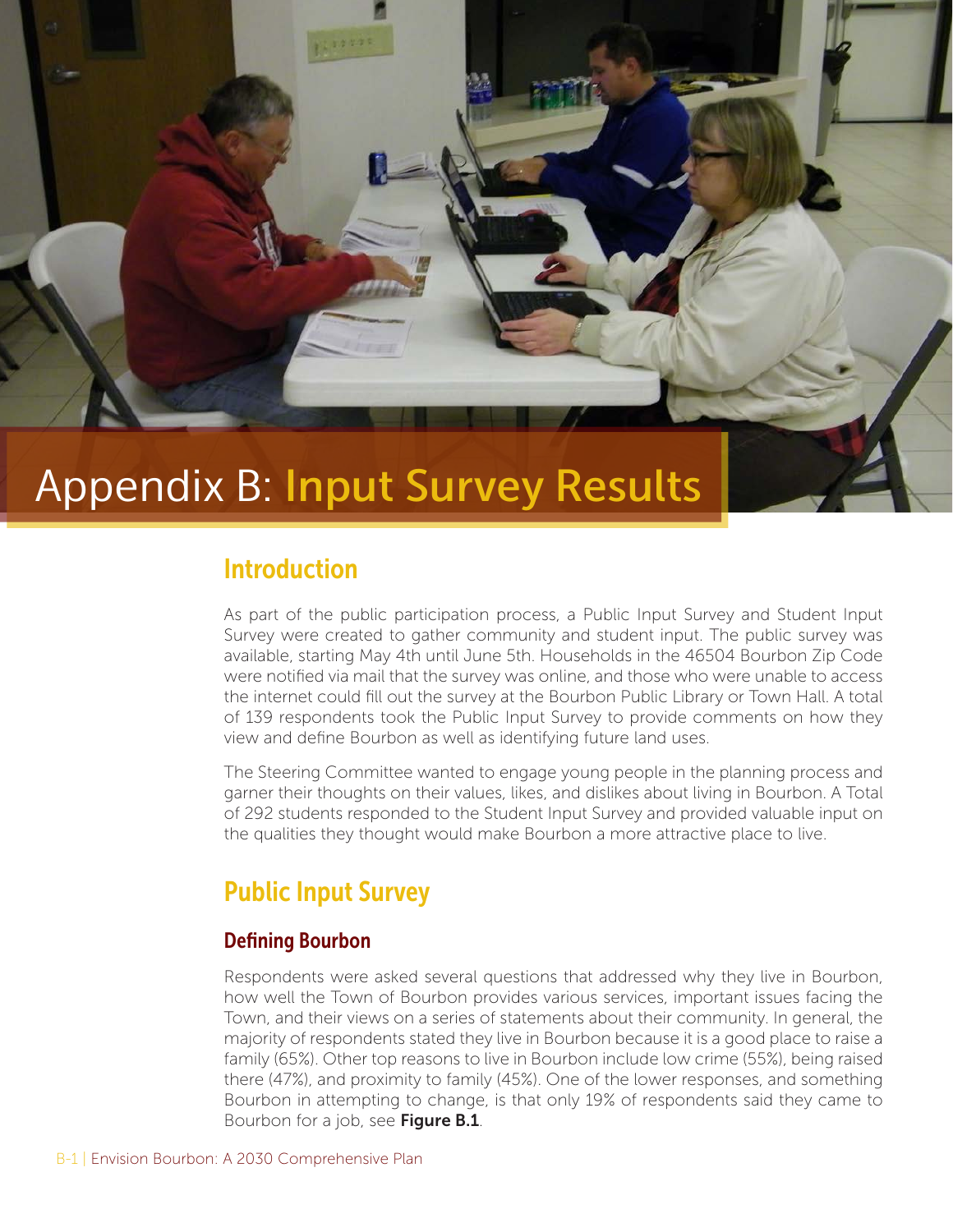

#### Figure B.1: Reasons for Living in the Town of Bourbon

Respondents believe the community provides a high level of service for schools and quality of life amenities, but respondents would like to see an increase in commercial and retail services and improved economic stability, as shown in Figure B.2. A common trend throughout the surveys was the desire for residents to have a wider variety of choices when it comes to stores, restaurants, and jobs.



#### Figure B.2: Level of Service Provided by the Town of Bourbon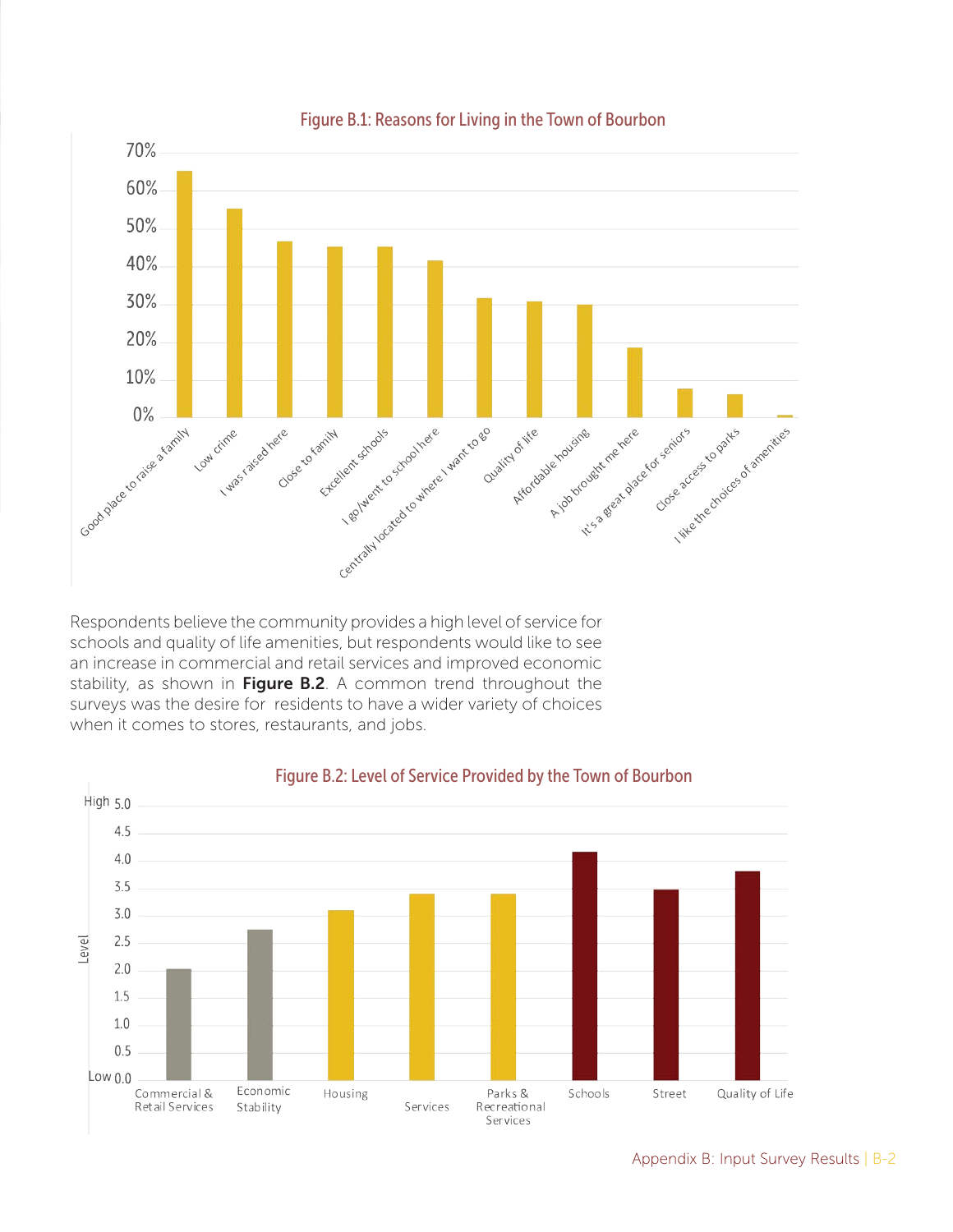Table B.1, summarizes respondents views on a variety of statements about the Town. Respondents were asked to indicate their level of agreement on a scale from 1 to 5; 1-strongly disagree to 5-strongly agree.

On average, most agree that there is a shortage of quality retail business and dining, but would support local businesses with their shopping dollars if more services were offered. Most also agreed that Bourbon had a great school system. Many respondents disagreed that the Town had an abundance of amenities including art and entertainment venues, good employment options, recreational opportunities, health care choices, and housing options.

| <b>Statements</b>                                                               | <b>AVERAGE LEVEL OF AGREEMENT</b> |                              |
|---------------------------------------------------------------------------------|-----------------------------------|------------------------------|
| Bourbon has an abundant supply of art and entertainment venues.                 | 1.7                               | <b>STRONGLY DISAGREE (1)</b> |
| There are good employment options in Bourbon.                                   | 2.0                               |                              |
| Bourbon has an abundant supply of leisure and recreational options.             | 2.2                               |                              |
| Most of my healthcare needs are offered in Bourbon.                             | 2.2                               |                              |
| Bourbon should be a quiet retirement community.                                 | 2.4                               | <b>DISAGREE (2)</b>          |
| Bourbon has an abundant supply of housing options.                              | 2.6                               |                              |
| Bourbon has a clear vision and organized plan for the future.                   | 2.7                               |                              |
| Bourbon has an abundant supply of well-maintained sidewalks.                    | 2.8                               |                              |
| Bourbon spends enough resources on infrastructure.                              | 3.0                               |                              |
| Bourbon has become a better place to live over the past 10 years.               | 3.0                               |                              |
| Bourbon should be a thriving commercial center.                                 | 3.0                               |                              |
| I have access to quality healthcare services.                                   | 3.1                               |                              |
| Bourbon is headed in the right direction.                                       | 3.1                               | <b>NEUTRAL (3)</b>           |
| Bourbon is capable to handle modest growth.                                     | 3.3                               |                              |
| There is good community support.                                                | 3.6                               |                              |
| Population growth is important to the community.                                | 3.7                               |                              |
| Bourbon' rural character should be preserved.                                   | 3.8                               |                              |
| Bourbon needs more walking and biking trails.                                   | 4.0                               |                              |
| Protecting agriculture and natural resources is important.                      | 4.0                               |                              |
| Bourbon has an abundant supply of religious institutions.                       | 4.1                               |                              |
| The Bourbon Community School Corporation is a great school system.              | 4.1                               | <b>AGREE (4)</b>             |
| Bourbon has a shortage of quality dining.                                       | 4.2                               |                              |
| Bourbon has a shortage of quality retail business.                              | 4.3                               |                              |
| I would support new, locally-owned retail business with my shopping<br>dollars. | 4.3                               |                              |

#### Table B.1: Level of Agreement on Statements about Bourbon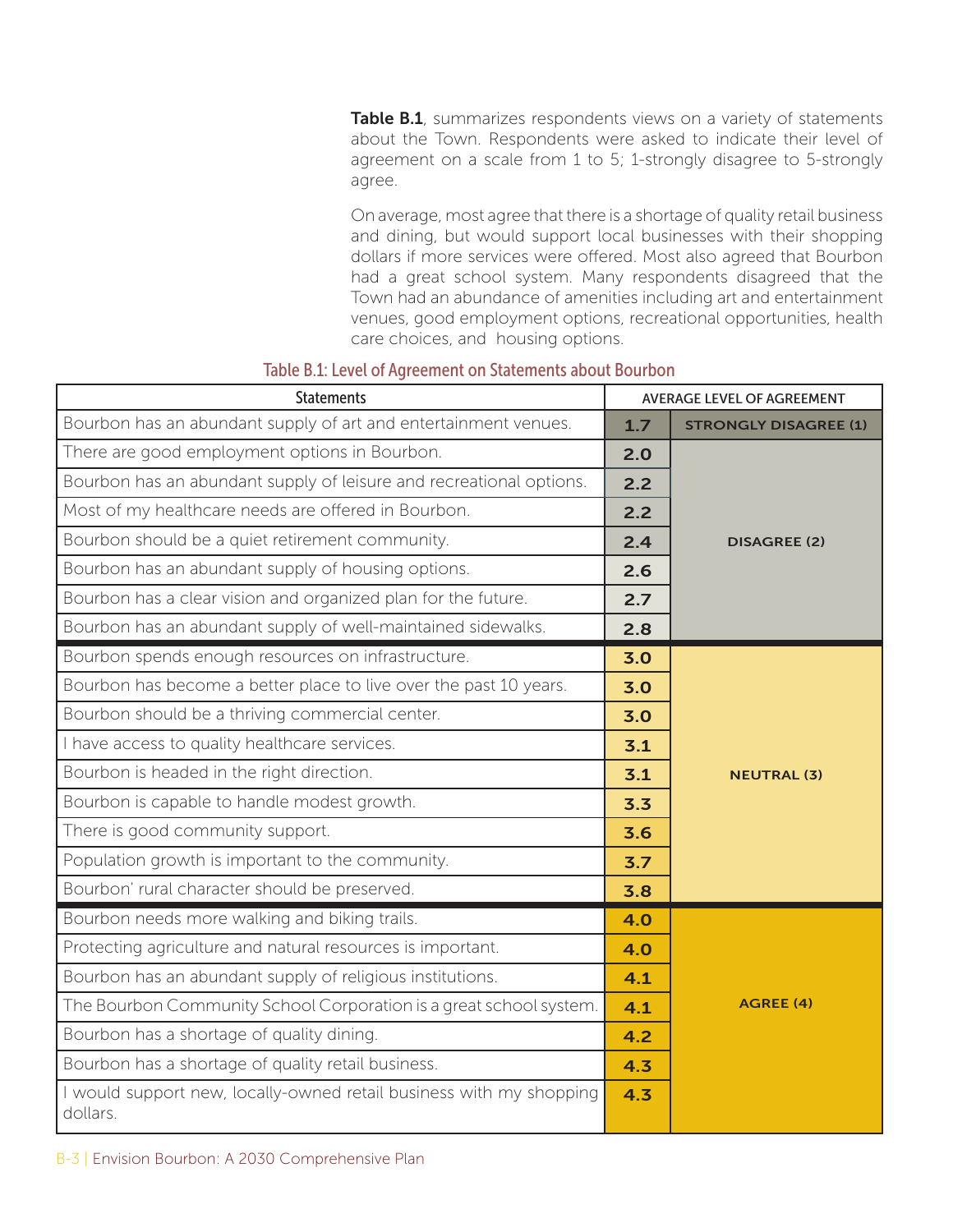

#### Figure B.3: Most Important Issues Facing Bourbon

**Figure B.3**, shown above, visualizes similar findings. An overwhelming majority of respondents believe the top two issues or problems facing Bourbon are: job/employment opportunities (78%), lack of growth (70%). About a third of respondents (35%) agreed that adequate supply of housing options and capabilities to handle growth were also one of the top three issues facing Bourbon.

### Business & Development

Business and development are important for a community's growth and success. As seen in previous sections of the survey, many respondents expressed concern for the lack of commercial establishments and industries. The following tables and figures provide more insight on the respondent's desires in the Town of Bourbon, as well as where appropriate locations for future growth should occur.

The most desired commercial establishments were identified as a locally-owned retail business, sit-down dining, and grocery stores. The least desired commercial developments were household services such as laundry mats and large-box retail stores such as Wal-Mart or Lowes (see Table B.2)

### Table B.2: Level of Desire for Commercial Establishments

| <b>COMMERCIAL</b><br><b>ESTABLISHMENTS</b>            | <b>AVERAGE LEVEL</b><br><b>OF DESIRE</b> |  |
|-------------------------------------------------------|------------------------------------------|--|
| Locally-owned<br>Retail Businesses                    | 4.3                                      |  |
| Sit-down Dining                                       | 4.2                                      |  |
| <b>Grocery Stores</b>                                 | 4.2                                      |  |
| Pharmacy                                              | 3.8                                      |  |
| Fast Food Dining                                      | 3.4                                      |  |
| Professional<br>Office Space                          | 3.1                                      |  |
| Household<br>Services (Laundry)                       | 2.7                                      |  |
| Large-box Retail<br>Stores (Wal-Mart,<br>Lowes, etc.) | 2.2                                      |  |
| 2<br>$\mathbf{1}$<br>3                                | 4<br>5                                   |  |
| LEAST<br><b>DESIRED</b>                               | MOST<br>DESIRED                          |  |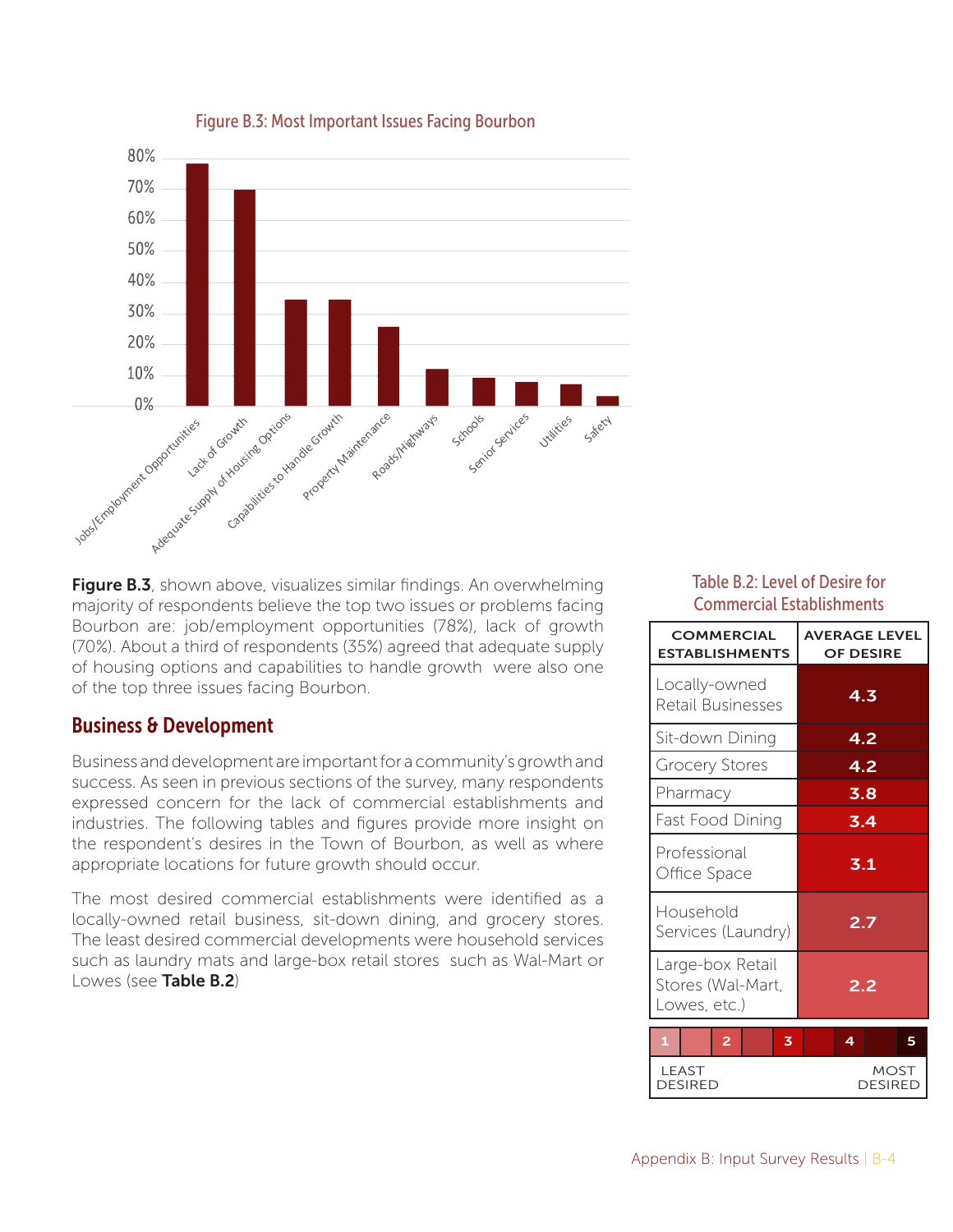Overall, the respondents did not express a strong average level of desire for any particular industry sector. Education, Manufacturing, Technology and Healthcare were identified as the most desired industries they would like to recruit to Bourbon. Lowest desire industries include agriculture, travel/tourism, and the automotive industry. (See Table B.3)

| <b>INDUSTRY</b>                                | <b>AVERAGE LEVEL</b><br><b>OF DESIRE</b> |
|------------------------------------------------|------------------------------------------|
| Education                                      | 3.8                                      |
| Manufacturing                                  | 3.8                                      |
| Technology                                     | 3.8                                      |
| Healthcare                                     | 3.7                                      |
| Light Industry                                 | 3.6                                      |
| Professional Facilities                        | 3.5                                      |
| Metal Fabrication                              | 3.5                                      |
| Distribution Warehousing                       | 3.3                                      |
| Food Processing                                | 3.2                                      |
| Agriculture/Farming/<br><b>Equipment Sales</b> | 3.1                                      |
| Travel/Tourism                                 | 3.0                                      |
| Automotive Industry                            | 3.0                                      |

#### Table B.3: Level of Desire for Industry Sectors



Figure B.4 (map and chart) to the right indicates how respondents envision where land use types such as businesses, single-family homes, multi-family homes, and agricultural land preservation should locate. The map was divided into 7 sections for respondents to decide where the desired use should locate.

The majority of responses indicated that business development should take place within the town limits and north of town in Section 1 (54%), Section 2 (54%) and Section 3 (50%). Responses indicated that single-family homes should locate in the east and north east of the town center in Section 3 (53%) and Section 4 (52%), followed closely by Section 2 (47%) northwest of the town center. Section 4 was identified by the most respondents as a good place for multifamily residential home construction to take place (48%). Lastly, respondents believe agricultural preservation should take place in Sections 6 and 7 (81%).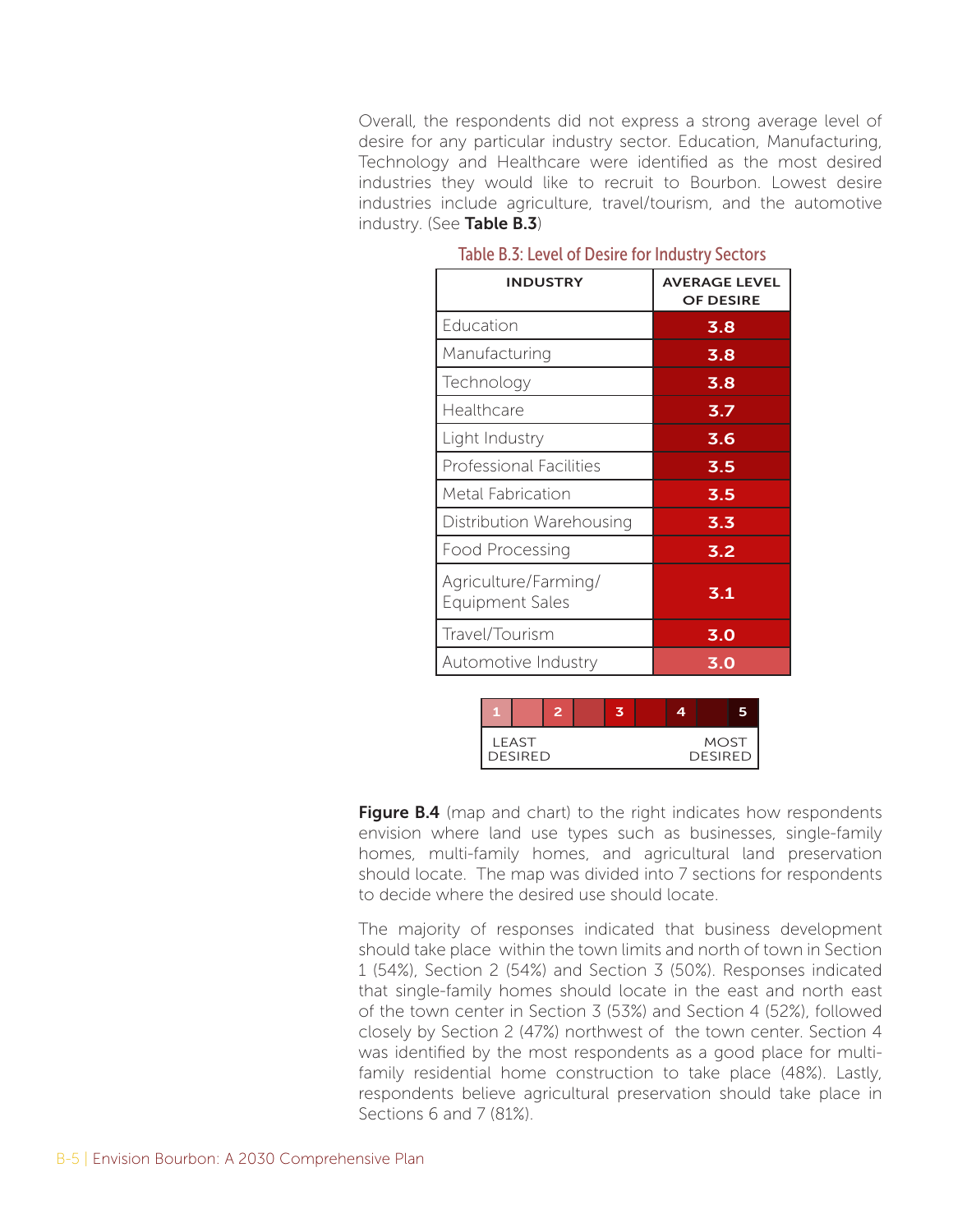

Figure B.4: Location for Future Land Uses

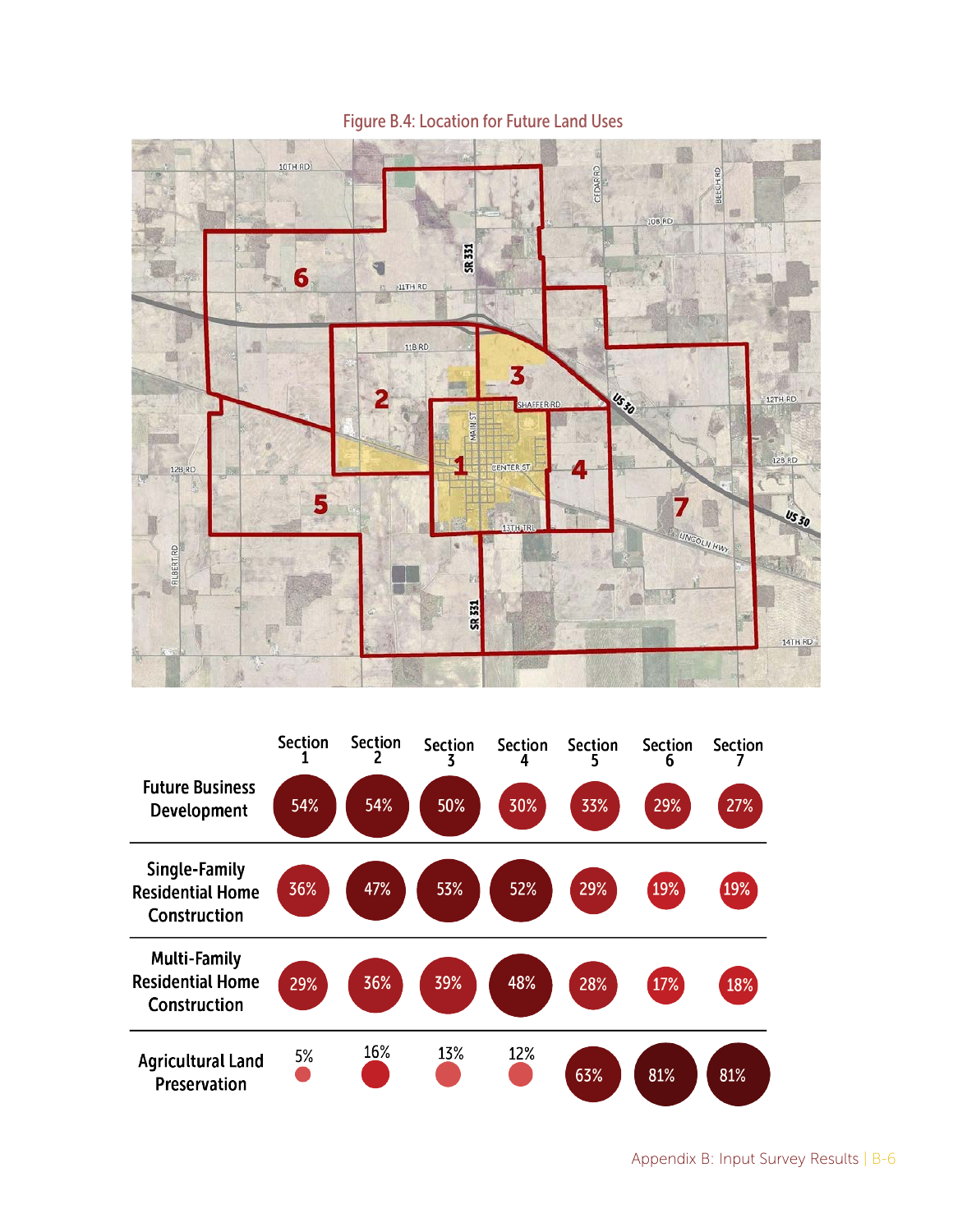# About Respondents

The last set of questions had participants use the map from Figure B.4 to answer general questions (Figures B.5 through B.9) about themselves to develop a community profile. Majority of respondents live in Section 1 (58%) which is most of the town limits. The remainder of respondents live in adjacent sections (31%), or areas outside the outlined sections (12%) (Figure B.5).



Most respondents for the Bourbon public survey are over the age of 45 (57%) (Figure B.6) and has been a longtime resident of Bourbon, living in Town for over 15 years (71%). Only 7% have lived in Bourbon for less than 4 years (Figure B.7). Respondents are also more likely to own their home (91%) than to rent.



The average respondent commutes elsewhere for work, with only 1/4 of them having jobs in the city. 44% of respondents commute to Warsaw, Plymouth, Nappanee or South Bend for work (Figure B.8).

#### B-7 | Envision Bourbon: A 2030 Comprehensive Plan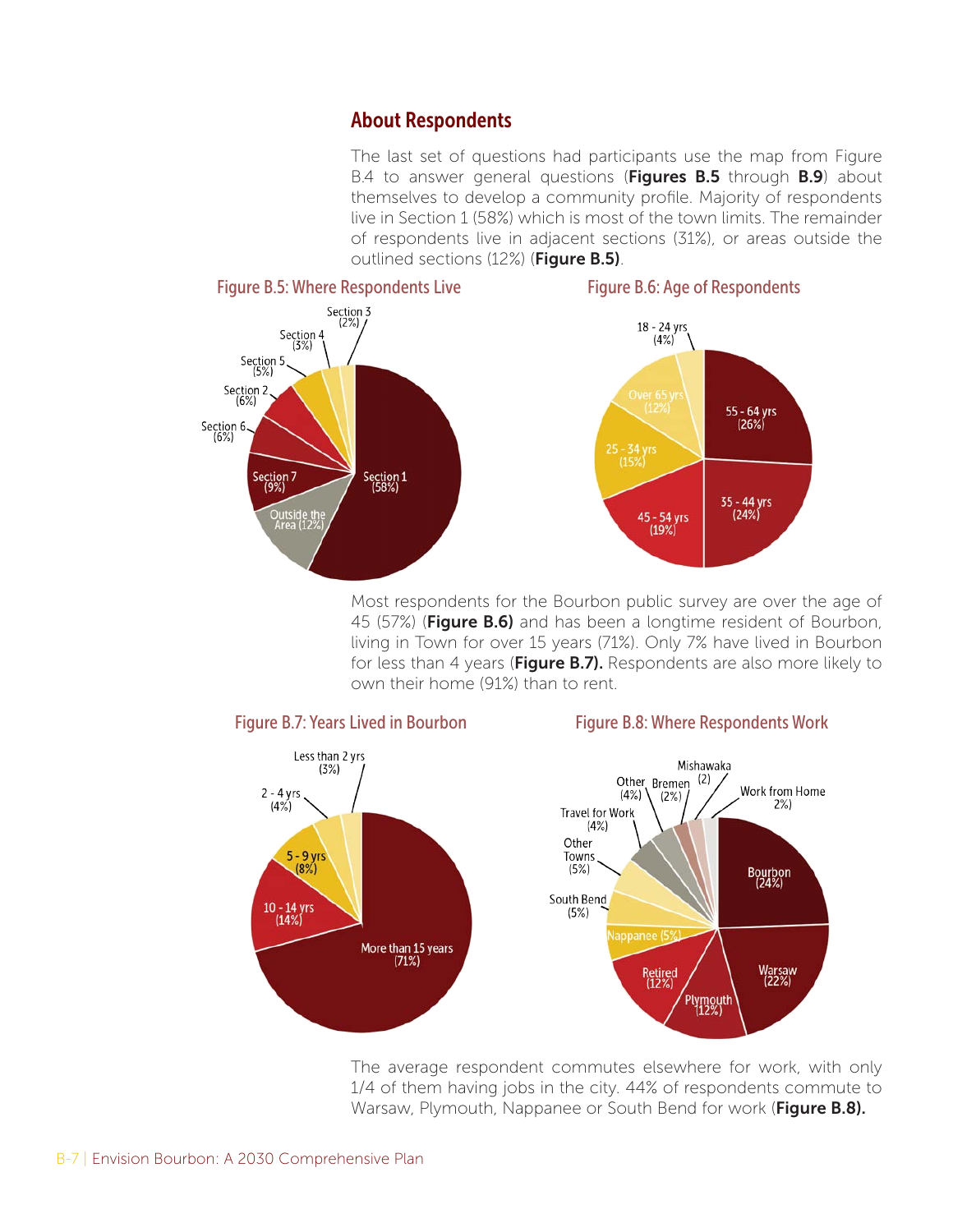Lastly, Figure B.9 depicts household income respondents reported. The majority have a household income of between \$50,000 and \$149,999 (60%).

#### Figure B.9: Household Income



# Public Survey Summary

The public survey highlighted a trend for more local stores in Bourbon. These stores could be retail or restaurants, but respondents made it clear there is a lack of availability in town. The stores could also serve as a catalyst for growth and job opportunities in the area, two of the largest issues pointed out by the survey respondents. The respondents also support refilling the vacant buildings in town with grocery stores, pharmacies, and hardware stores, as they lost these types of businesses over the years. They don't want to leave Bourbon to shop if they don't have to, and would rather spend money in their own town than others.

Something that many also pointed out was their need for more forms of entertainment in the town. There was an agreement on the survey that showed Bourbon doesn't provide many entertainment and leisure needs. Suggestions to improve this included new trails and improved sidewalks, more nightlife, and year round activities that could be enjoyed by everyone. Respondents want more businesses and activities to come to Bourbon, without giving up the small town lifestyle.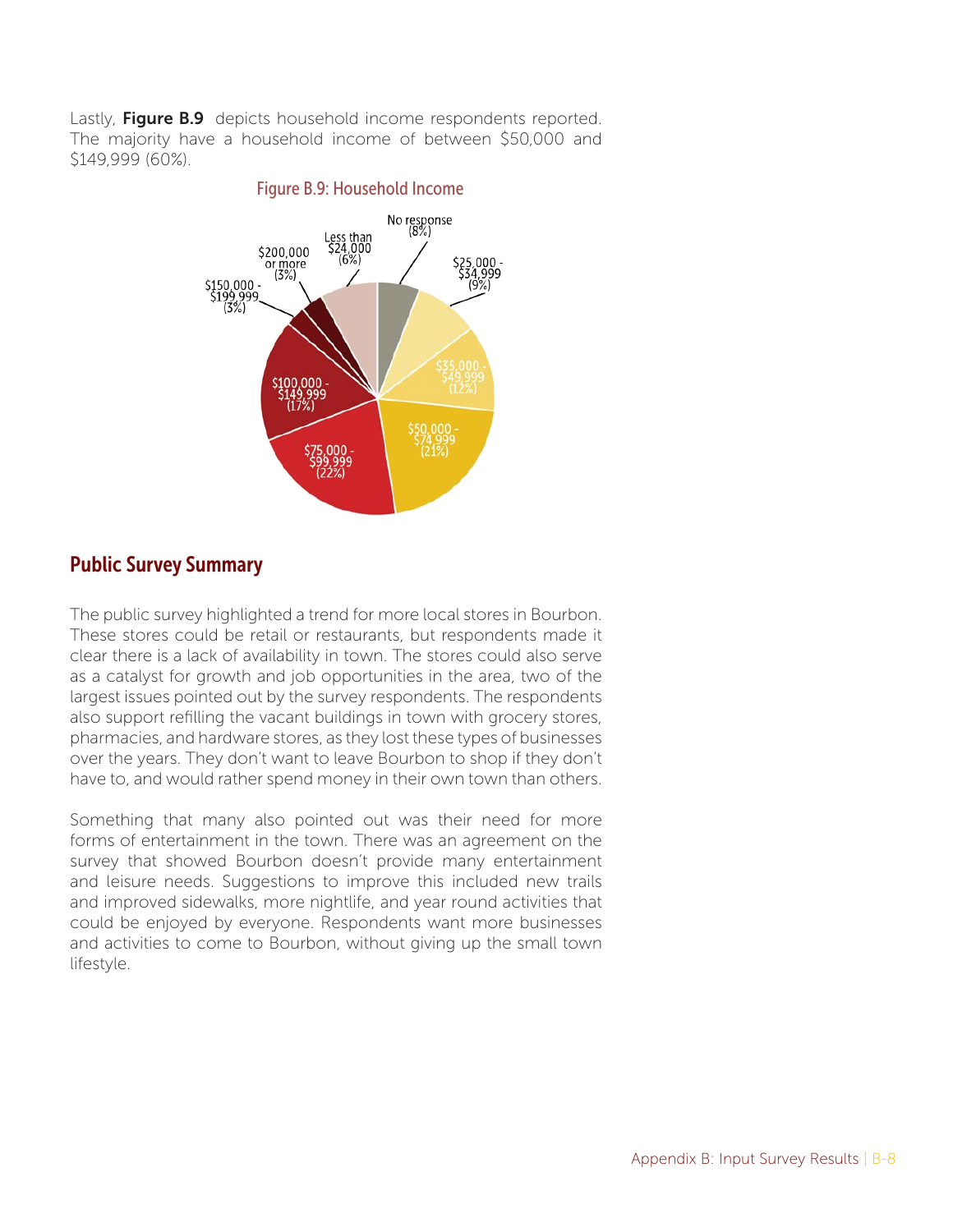# Student Input Survey

High school students at Triton School Corporation were asked to participate in a survey geared towards them, asking an assortment of question based on what students thought to be aspects of an ideal town, their interests and future plans, and how they felt about the Town of Bourbon.

When student were asked what makes a community an attractive place to live, the answers were a mix between what they would like to see in their own community to improve it, what they like about their community now, and aspects of their perfect community. Many highlighted that a sense of community with friendly and welcoming people was attractive. Students thought that park spaces, dining establishments, and quality stores were also characteristics of an attractive community.

**Figure B.10** shows that the majority of students enjoyplaying sports (67%) or eating food (62%) in there free time. This also is similar to what amenities they would like to see in a community.



#### Figure B.10: Free-time Activities

Similarly, students highlighted that they would stay in Bourbon after high school or college graduation if the Town offered more attractions, and entertainment and dining establishments. Many also mentioned that the ability to obtain a well paying job near Bourbon would be a deciding factor for if they stay in Bourbon.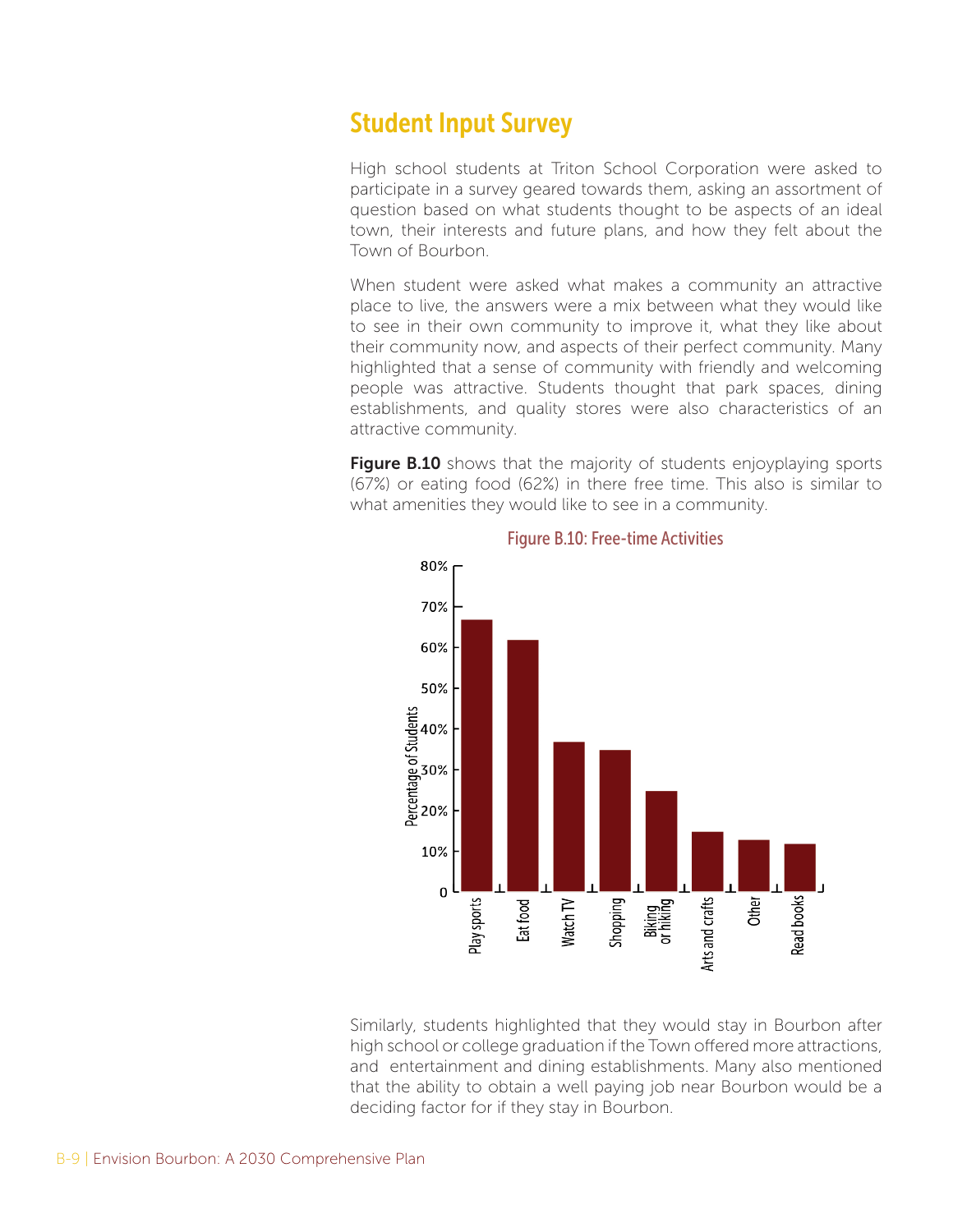Since this question was open ended, giving the chance for students to provide reason why they would or would not stay, a sentimental test was run on the answers to show if responses were negative or positive in nature. Overall, about 56% of responses were negative compared to 44% that would positive. This highlights the general trend that there needs to be more in town to draw students back to the area.

Figures B.11 through B.14 provide a summary of students level of agreement on a variety of statements about Bourbon. When asked whether Bourbon provided them opportunities to give back and invest in the community, around 47% neither agree or disagreed. However, 37% agreed or strongly agreed that Bourbon does provide this opportunity (Figure B.11).





Over a third of students (43%) agreed or strongly agreed that Bourbon provided enough places to build relationships with neighbors. A majority (58%) however remained neutral or disagreed with that statement (Figure B.12).



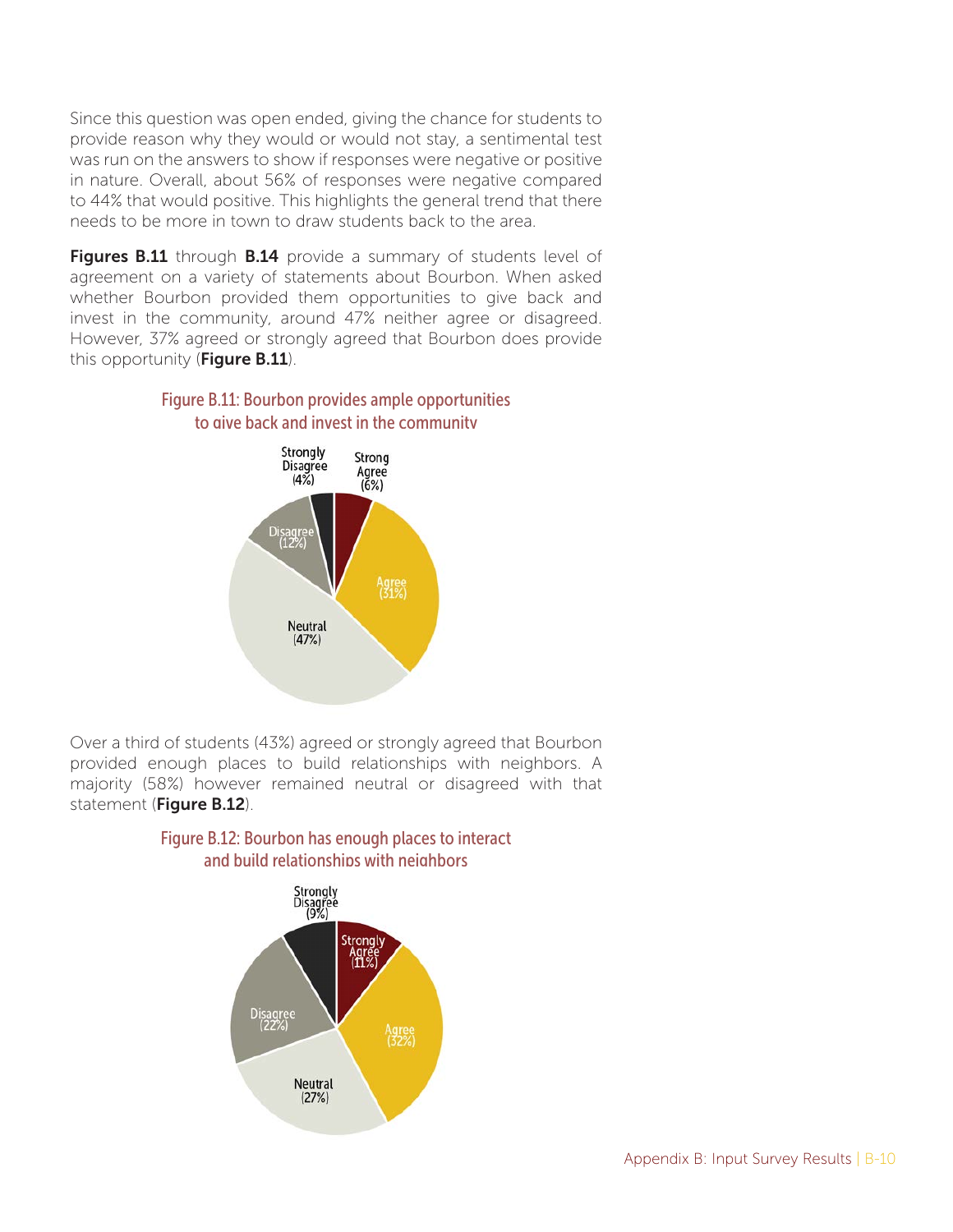A majority (64%) of students believed that Bourbon welcomes all kinds of people (Figure B.13). Similarly, 53% agreed that Bourbon is a charming place to live (Figure B.14). Less than 15% of students disagreed or strongly disagreed that Bourbon was welcoming and a charming community.



In Figure B.15 and Figures B.16, shown to the right, students were asked to rank a list of ten factors that had to do with what was important to them when finding a place to live 10 years from now. While there were no clear trends, half of students identified low crime and a safe family-friendly community in the top 3, followed by proximity to family (41%), and affordable and diverse types of housing (35%), (Figure B.15).

The bottom 3 factors (Figure  $B.16$ ) that ranked the least important by the highest percentage of students included entrepreneurial opportunities (50%), availability of good paying jobs (37%), and diversity in things to do (23%). While these factors ranked lowest cumulatively between a 1/4 to a 1/3 of students still ranked these factors in the top 3.

The majority of students (60%) saw themselves owning a home in 10 years, while 36% saw themselves living in an apartment or condo by themselves or with roommates (Figure B.17)



#### Figure B.17: Living situation in 10 years